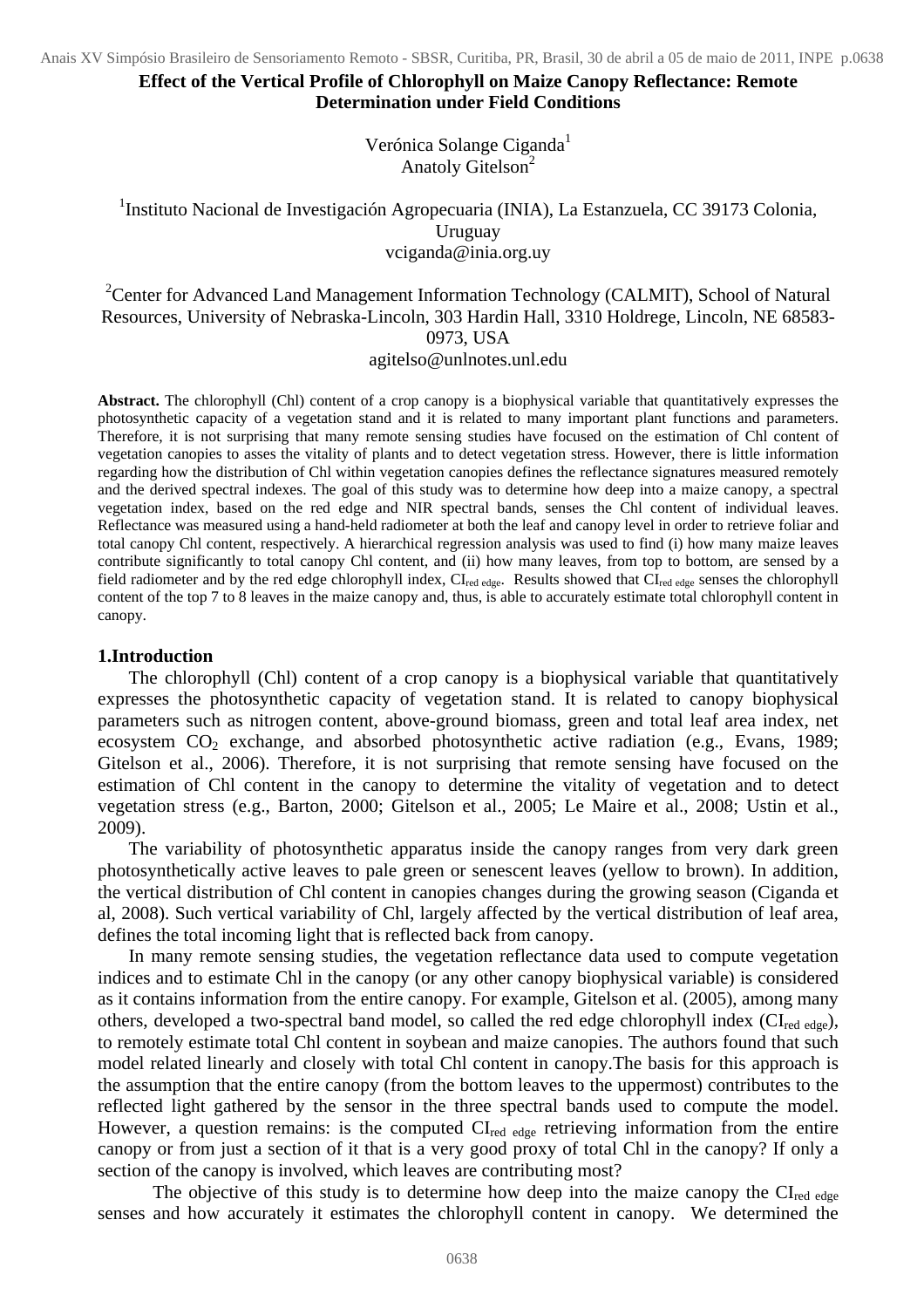number of leaves in a maize canopy, from top to bottom, which Chl content is sensed by a sensor and affects the remote estimates of Chl in the canopy as well as identified the relative contribution of Chl in each leaf to the  $CI_{red \, edge}$ .

## **2. Materials and Methods**

This study took advantage of an established research facility, which was part of the Carbon Sequestration Program at the University of Nebraska-Lincoln. The study took place in the 2005 growing season on three different sites planted with maize hybrids Dekalb 6375 (D-6375), Pioneer brand 33B51 (P-33B51), and Pioneer brand 31G68 (P-31G68), respectively on each site.

# **2.1 Canopy Reflectance Measurement and Remote Estimation of Canopy Chl Content**

Canopy spectral measurements were taken two times a week during the entire growing season of 2005 on each of the three sites. A dual-fiber system, with two inter-calibrated Ocean Optics USB2000 radiometers, mounted on ''Goliath'', an all-terrain sensor platform (Rundquist et al., 2004), was used to collect data in the range 400-900 nm with a spectral resolution of about 1.5 nm. One of the radiometers, equipped with a  $25^{\circ}$  field-of-view optical fiber, was pointing downward to measure the upwelling radiance from the crop canopy  $(L_\lambda^{\text{canopy}})$ . The other radiometer, was pointing upward to simultaneously measure incident irradiance  $(E_\lambda^{\text{inc}})$ .

Reflectance measurements were made within an area of *ca.* 0.8 ha for each of the three sites. During the growing season, the sensor was positioned at the same high *ca.* 4.8m above the top of canopy determining an instantaneous field of view diameter of 2m. A total of 36 spots within these areas were sampled per measurement date and site.

From each reflectance scan, the CI<sub>red edge</sub> was calculated as (Gitelson et al, 2005):

$$
CI_{red edge} = (\rho_{NIR}/\rho_{red edge}) - 1
$$
 (2)

where  $\rho_{\text{NIR}}$  is reflectance in the near infrared range from 770 through 800 nm and  $\rho_{\text{red edge}}$  is the reflectance in the red edge range from 720 to 730 nm. The mean value of the CI<sub>red edge</sub> of the 36 scans was computed to estimate Chl content in canopy.

## **2.2 Plant Sampling and Labeling Procedures**

Three plants were sampled on 15 dates (DOY 153 through DOY 263) from sites 1 and 3 and on 13 dates (DOY 166 through DOY 263) from site 2. The sampling period covered the period from early vegetative growing stages of three leaves to last reproductive stages when all kernels on the ear have attained their maximum dry weight or maximum dry matter accumulation. A total of 128 plants were sampled resulting in over 2,000 leaves collected for further chlorophyll and leaf area measurements. On each sampling date, plants considered representative of the growing stage of the entire site were selected randomly from an area where remote canopy reflectance measurements were taken. Once the plants were selected, leaves were numerically labeled from top (leaf 1) to bottom positioned leaves using consecutive numbers. After labeling, the leaves were cut from the stem, placed in a sealed plastic bag, and brought to the laboratory inside a cooler.

# **2.3 Leaf Reflectance and Chlorophyll Content**

Reflectance of leaves from sampled plants was measured in the spectral range from 400 to 900 nm using a leaf clip, with a 2.3-mm diam. bifurcated fiber-optic cable attached to both an Ocean Optics USB2000 spectroradiometer and to an Ocean Optics LS-1 tungsten halogen light source. A Spectralon reflectance standard (99% reflectance) was scanned before each leaf measurement. The software CDAP (CALMIT, University of Nebraska-Lincoln Data Management Program) was used to acquire and process the data from the sensor.

Each leaf was visually examined to identify and separate sections that were different in color. Leaf sections were marked, labeled and cut for further measurements. In the case of a leaf that was considered homogeneous in color, ten randomly distributed scans were made along the leaf margin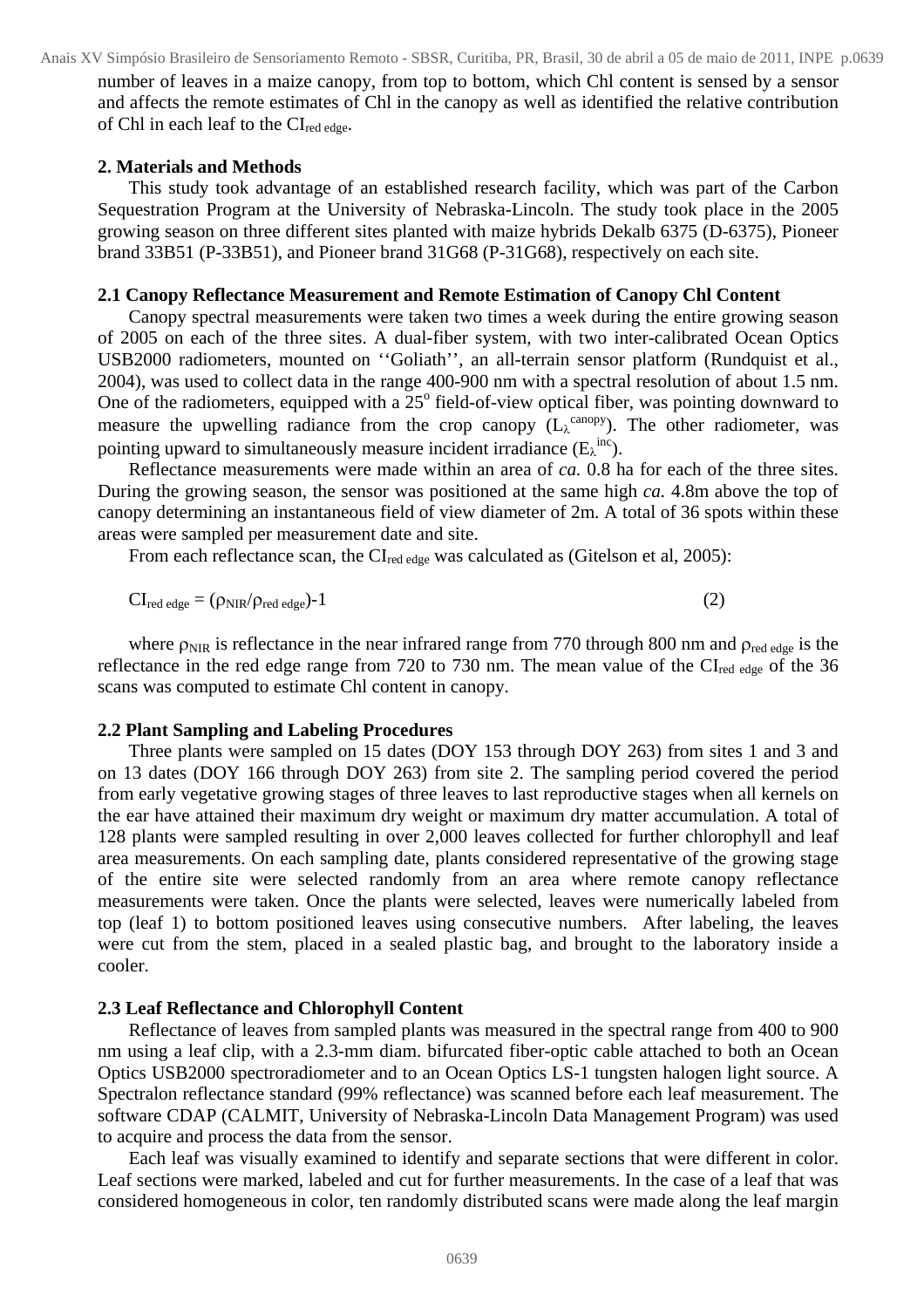(both sides of midrib). In the case of a leaf with a heterogeneous distribution of color, sections that appeared homogeneous in color were measured independently and ten randomly distributed scans were taken on each such leaf section.

The Chl content (in mg m<sup>-2</sup>) of each leaf (Chl<sub>leaf</sub>) or/and leaf section (Chl<sub>sect</sub>) was estimated using equation developed by Ciganda et al (2009):

$$
Chl_{\text{leaf}}(mg \, m^{-2}) = 37.904 + 1353.7 \times CI_{\text{red edge}}
$$
 (3)

### **2.4 Measurement of Canopy Chlorophyll Content**

The total amount of Chl in each leaf (Chl  $_{\text{leaf}}^{\text{total}}$ ), in grams of Chl, was calculated following a methodology developed by Ciganda et al. (2008). The area of each leaf, S<sub>leaf</sub>, or the area of each leaf section (in the case of leaves with sections of different greenness),  $S<sub>section</sub>$ , was measured with a leaf area meter (Model LI-3100A, Li-Cor, Inc., Lincoln, NE). Total amount of Chl in each leaf was calculated as the product of leaf area,  $S_{leaf}$ , (in m<sup>2</sup>) and its Chl content, Chl<sub>leaf</sub> (in mg Chl m<sup>-2</sup>) as following:

$$
Ch1_{\text{leaf}}^{\text{total}} = Ch1_{\text{leaf}} \times S_{\text{leaf}} \tag{4}
$$

In the case of leaves with two or more sections of different greenness (i.e., "m" sections), total amount of Chl of the entire individual leaf was calculated as the sum of the products for each section using the following equation:

$$
\text{Chl}^{\text{total}}_{\text{leaf}} = \sum_{i=1}^{m} \text{Chl}_{i \text{ section}} \times S_{i \text{ section}}
$$
 (5)

Total amount of Chl in the canopy (Chl<sub>canopy</sub>) expressed as the amount of Chl per unit of ground area (i.e.,  $gChl m^{-2}$ ), was calculated as the sum of the total amount of Chl in leaves of each plant normalized by the ground area beneath one plant  $(S_g)$ :

$$
\text{Chl}_{\text{canopy}} = \sum_{i=1}^{n} \text{ Chl}^{\text{total}}_{\text{leaf}} / S_{g} \tag{6}
$$

Where n is number of leaves in each plant.

### **2.5 Statistical analysis**

The relationship between  $CI_{red \ edge}$  and leaf Chl content Chl  $_{leaf}^{total}$  along the vertical profile of the canopy was analyzed using a hierarchical linear multiple regression. In this approach, similarly to other multiple regression analysis, the hierarchical regression consists in establishing a set of independent variables that explain a proportion of the variance of the dependent variable. However, this analysis has the major advantage over the other multiple regression methodologies (e.g., stepwise regression) that the researcher determines the order of entry of the independent variables. Such characteristic fits for this study, in which the order of entering the Chl content of the leaves, *from top to bottom*, is determinant to understand the effect of each leaf Chl content on the CI<sub>red edge</sub> calculated from reflectance measured above the canopy.

In this study, the dependent response variable (*Y*) computed across sites from the canopy reflectance data was the CI<sub>red edge</sub> calculated using Eq. 3. The predictors or explanatory variables were the leaf Chl content (*Chl<sub>i</sub>*) for each leaf positioned along the vertical profile of the maize canopy from top to bottom. Thus, *Chli* was entered in the model in a precise order: beginning from the uppermost leaf, followed by the leaf positioned immediately below the top one, and going down through the canopy profile up to the  $14<sup>th</sup>$  leaf (almost at the bottom of the canopy). Hence, the multiple regression took the form: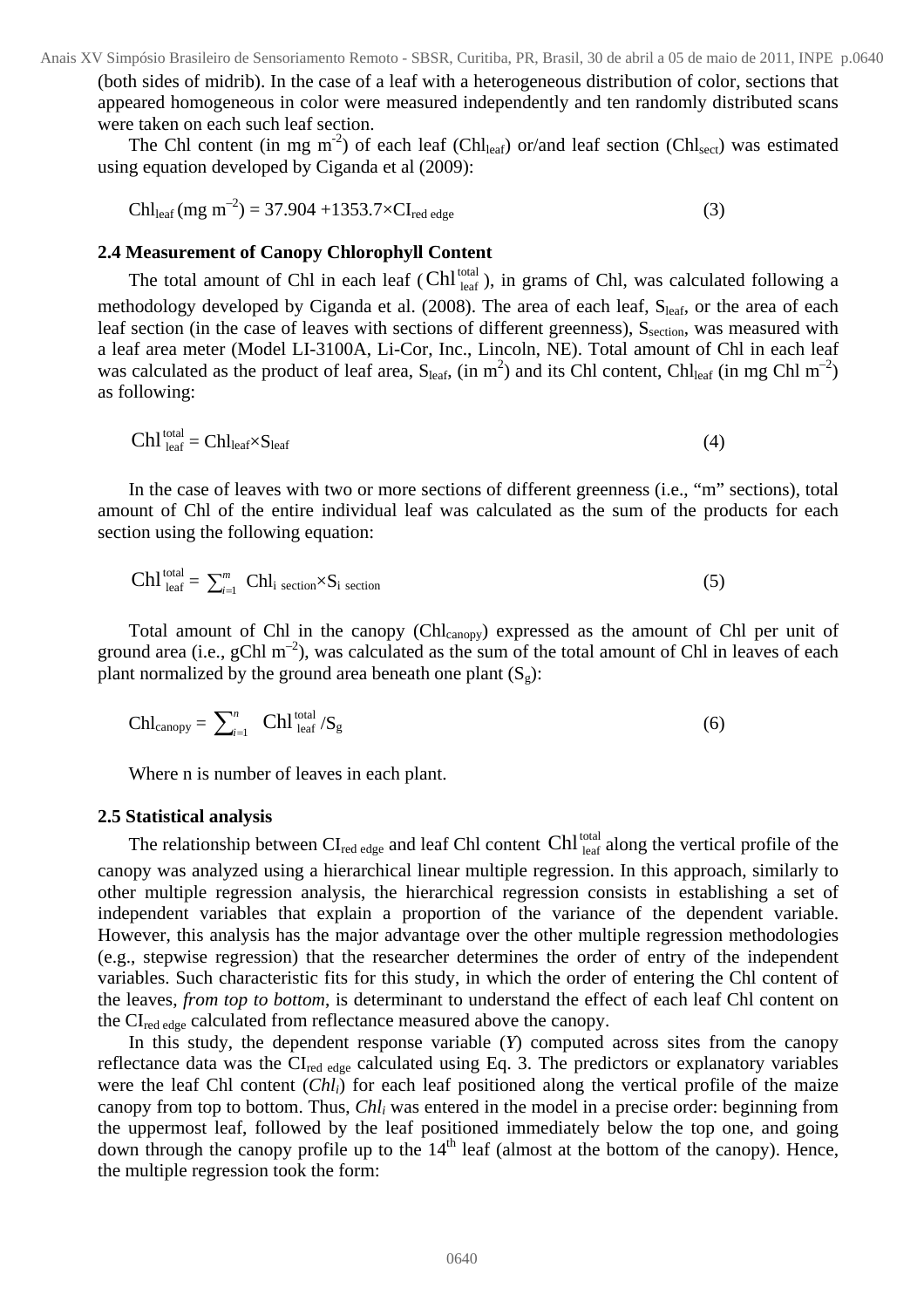$$
Y = b_{0i} + \sum_{i=1}^{n} b_i * Chl_i
$$
 (7)

Where the  $b_i$  are the regression coefficients, representing the amount the dependent variable  $Y$ changes with changes in the corresponding independent, *Chl<sub>i</sub>*;  $b_{0i}$  is the intercept point where the regression line intercepts the *y*-axis, and it is different for each model; and *n* is total number of leaves included in the model. The analysis ended up with a model with 14 parameters (each parameter corresponds to the Chl content in one leaf) not counting the intercept.

The models were evaluated using the adjusted determination coefficient,  $R^2$ -adj. The  $R^2$ -adj is the  $R<sup>2</sup>$  adjusted for the degrees of freedom and does not necessarily increase as the number of variables in the model increases since it penalizes for the number of parameters included in the model. The formula for the  $R^2$ -adj is:

$$
R^2 - adj = 1 - ((1 - R^2)(n - 1/n - k - 1))
$$
\n(8)

Where *n* is the leaf number and *k* is the number of parameters in the model not counting the intercept (i.e., the number of *Chl<sub>i</sub>*). The R<sup>2</sup>-adj and the coefficients,  $b_{oi}$  and  $b_i$ , of each linear model were obtained using the *lm* function of the R statistical software (Hornik, 2006).

### **3. Results and Discussion**

#### **3.1 Cumulative chlorophyll content**

The vertical distribution of Chl content in maize is bell-shaped regardless of crop growth stage (Ciganda et al., 2008). Thus, the cumulative Chl calculated adding the leaf Chl content from top to bottom (Figure 1) shows minimum values at the top of the canopy and progressively increases reaching maximum values and then remains invariant.

The magnitude of cumulative Chl in the vertical profile of maize canopies varied during the growing season; however the shape of Chl distribution was similar in all sites with different hybrids. During the very early vegetative stages (June  $2 - 15$ , day of year, DOY = 153-166), no differences were found among sites regarding both the shape of Chl distribution and cumulative Chl values. After June 15 ( $Doy = 173$ , stage V8), the maize in sites 1 and 2 showed higher values of cumulative Chl in the vertical profile. The earlier senescence of the bottom leaves in plants in site 3 (since August 10,  $DOY = 222$ , stage R3) made the difference between Chl content among sites even larger. At very late reproductive stages (after September 7,  $DOY = 250$ ), when senescence became conspicuous in all sites, the differences among cumulative Chl became negligible.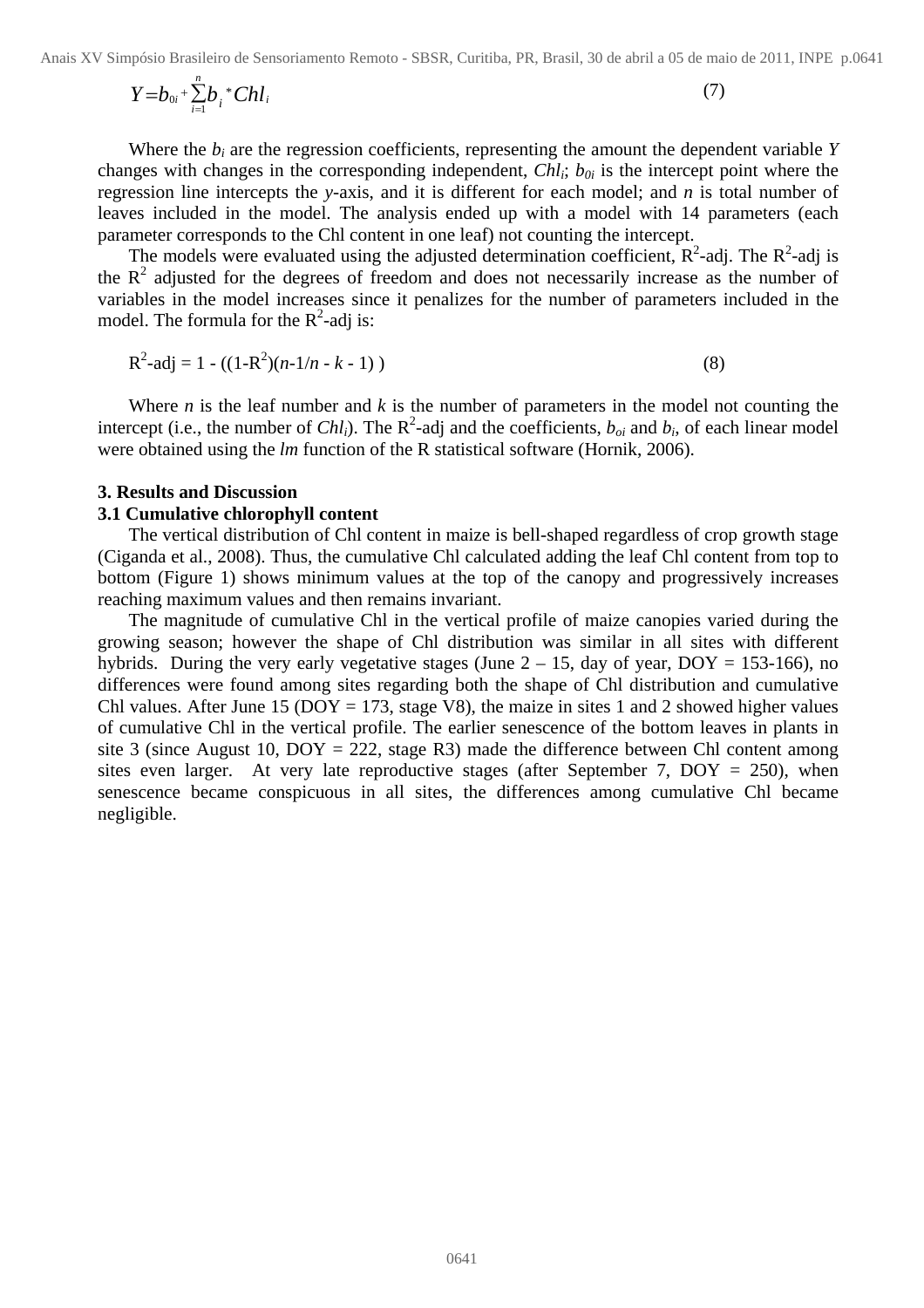

Figure 1. Cumulative chlorophyll in the vertical profile of three maize sites for 15 sampling dates from June  $2<sup>nd</sup>$  (DOY 153) through September  $20<sup>th</sup>$  (DOY 263) of 2005. Cumulative Chl at each layer of the canopy was calculated as:  $Chl_i^{comulative} = \sum_{i=1}^{n} Chl_i^{leaf}$  where  $C_i^{leaf}$  is chlorophyll content in i-leaf. *i leaf i Chl*  $\int_{i}^{cumulative} = \sum_{i=1}^{n} Chl$ 

In accordance with previous studies (Gitelson et al., 2005, Ciganda et al., 2008, 2009) the CIred edge was found to be an accurate proxy of maize canopy Chl content (Figure 2). The data for the three hybrids were pooled together and the overall  $r^2$  for the linear relationship between the CIred edge and Chl content in the canopy was 0.924 with an associated error in the estimation of 0.43.

However, it is still unclear whether this close relationship CI<sub>red edge</sub> vs. Chl is due to the fact that the sensor senses light reflected by leaves located far from top of the canopy or it is due to fact that Chl content in few top leaves well represented total canopy Chl. To answer this question the hierarchical regression analysis was used.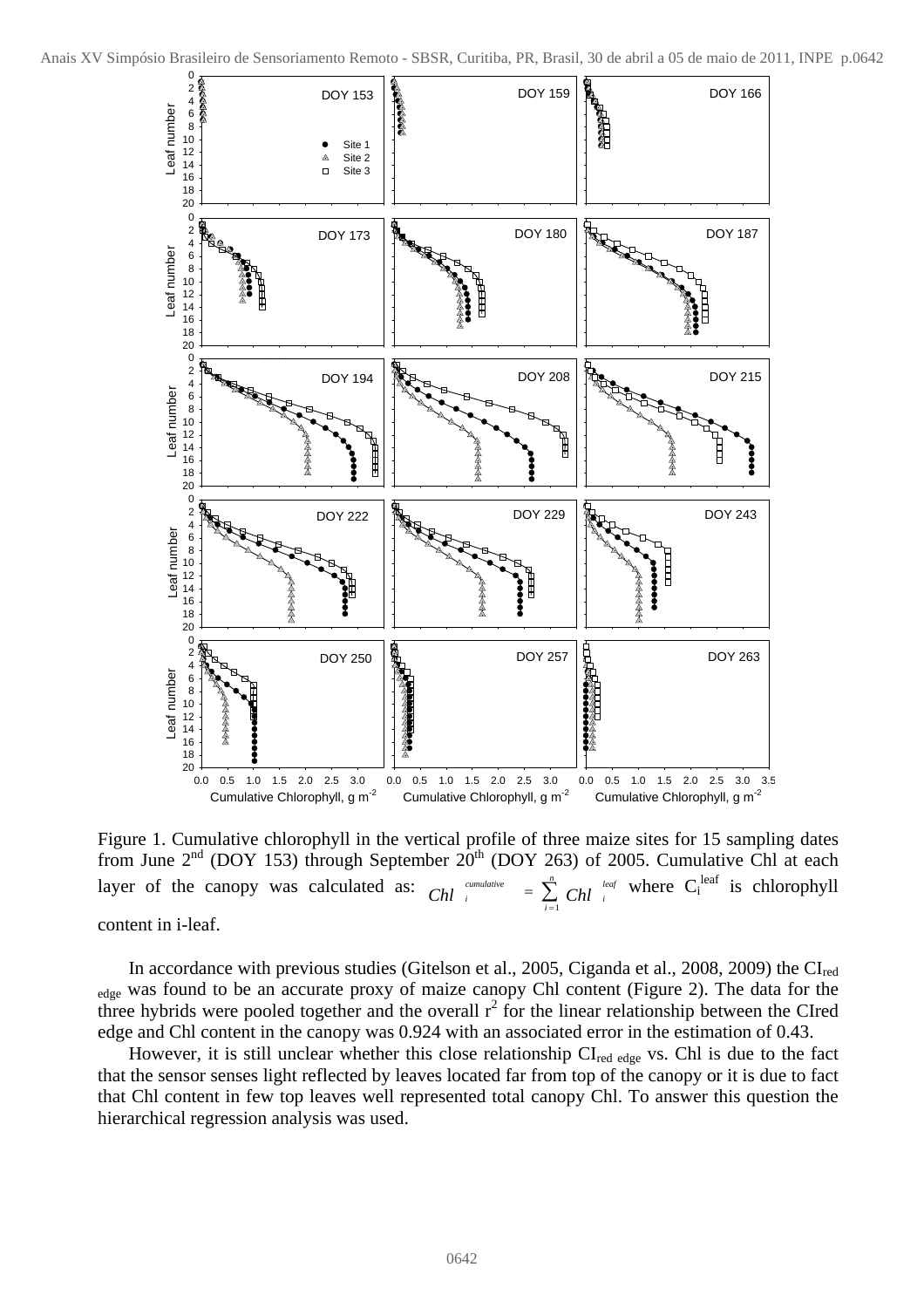

Figure 2. Linear relationship between the model  $[(R_{NIR}/R_{red\ edge})-1]$  and total chlorophyll content in canopy for three maize hybrids. The intercept,  $b_0$ , the slope,  $b_1$ , ( $\pm$  their standard errors) and the coefficient of determination,  $r^2$ , of the linear fit Chl vs. model are shown in the figure The model was computed from canopy reflectance measured remotely. Chlorophyll content was measured non-destructively at leaf level.

### **3.2 Hierarchical regression**

Using hierarchical regression we tried to understand how canopy chlorophyll, Chl<sub>canopy</sub>, and chlorophyll index CI<sub>red edge</sub> relate to leaf Chl content. To find hierarchical regression between Chl<sub>canopy</sub> and leaf chlorophyll, we began calculating the relationship between Chl<sub>canopy</sub> and  $b_{oi}$  +  $\sum b_i \times Chl_i$  (where i is the number of leaves that varied from 1 to 14 and Chl<sub>i</sub> is chlorophyll content in i leaf) with one the uppermost leaf, and then adding Chl in second leaf and so on until the  $14<sup>th</sup>$ leaf of the canopy. To find hierarchical regression between CI<sub>red edge</sub> and leaf chlorophyll, as in previous case, we calculated the relationship CI<sub>red edge</sub> vs.  $n_{oi} + \sum m_i \times Chl_i$ .

The relationships  $CI_{red}$  edge vs.  $n_{oi}$  +  $\sum m_i \times Chl_i$  for top four leaves were weak; adjusted determination coefficient  $R^2$ -adj was below 0.6 (Figure 4). As the Chl content of successive leaves was added,  $R^2$ -adj increased to a point (leaves 7 and 8) that the addition of more parameters to the model did not increase the R<sup>2</sup>-adj (Figure 5). Relationship CI<sub>red edge</sub> vs.  $n_{oi} + \sum m_i \times Chl_i$  has slightly different maximal  $R^2$ -adj values in different sites: in site 1 maximal  $R^2$ -adj was for leaves 7 and 8, in site 2 for leaves 9 and 10, and in site 3 for leaves 8 to 10. In Figure 5, average values of  $\mathbb{R}^2$ -adj are presented with bars showing standard deviation of  $R^2$ -adj.  $R^2$ -adj decreases with the addition of leaves beyond  $8^{th}$ . Thus,  $R^2$ -adj has peak around leaves  $7^{th}$  and  $8^{th}$ , indicating that CI<sub>red edge</sub> relates closely with Chl in top seven to eight leaves.

Adjusted determination coefficient of the relationship Chl<sub>canopy</sub> vs. b<sub>oi</sub> ∑b<sub>i</sub>×Chl<sub>i</sub>, presented in Figure 5, increases sharply as the Chl content of eight-nine successive leaves was added and then the relationship becomes almost flat by leaves 11 through 14. Thus, the analysis using hierarchical regression shows that while  $R^2$ -adj of relationship Chl<sub>canopy</sub> vs.  $b_{oi} + \sum b_i \times Chl_i$  increases monotonically with successful addition of leaves from top to bottom,  $R^2$ -adj of the relationship  $CI_{red \, edge}$  vs.  $n_{oi} + \sum m_i \times Chl_i$  reaches its maximum value at leaves 7-8. Such maximum value may be interpreted as the point of maximal sensitivity of the CI<sub>red edge</sub> to chlorophyll content.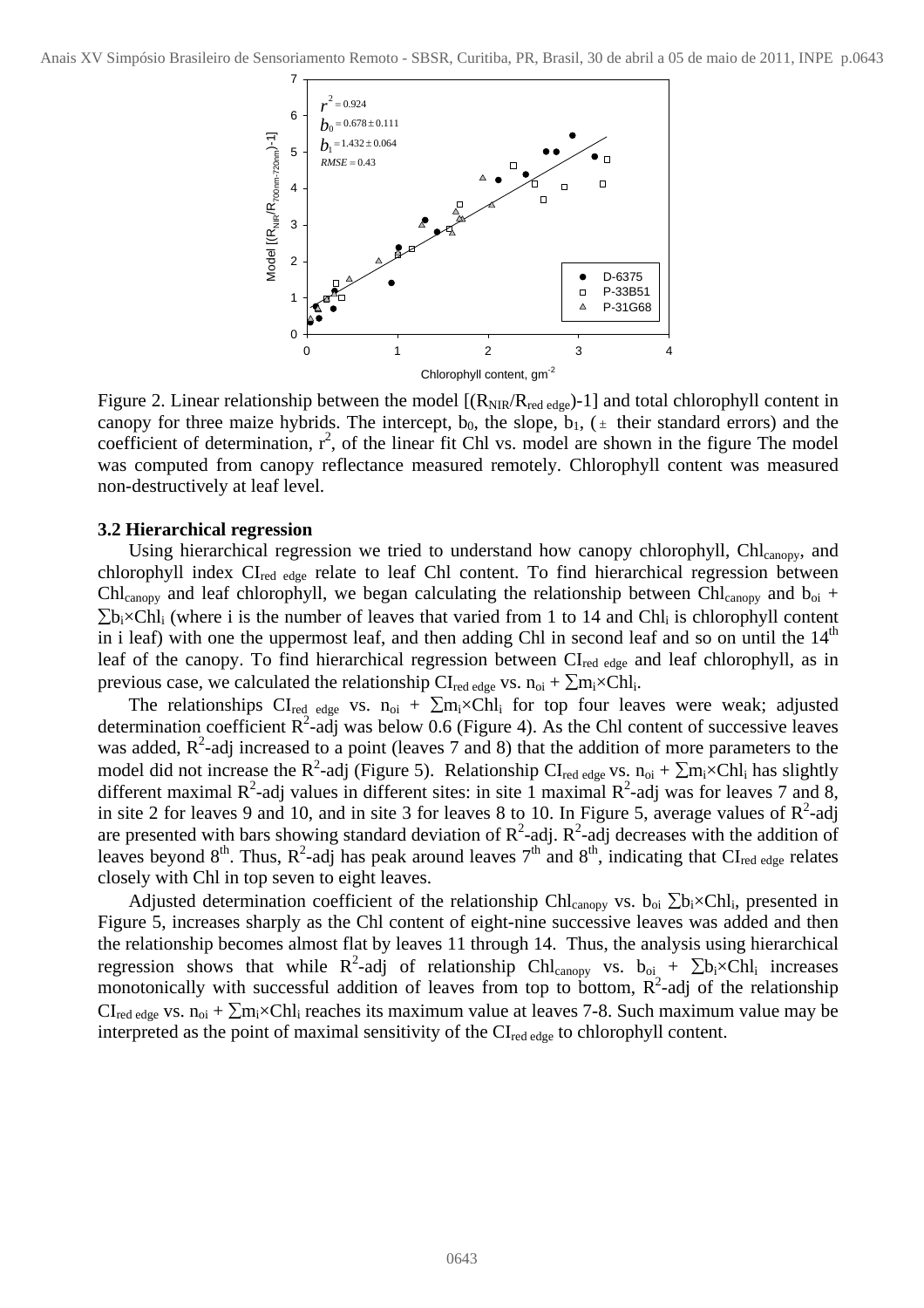

 Figure 4. Red Edge chlorophyll index for three maize sites plotted versus chlorophyll cumulated from top to bottom leaf. Chlorophyll in each leaf, from top to bottom, was included successively in the linear model (Eq. 7) as independent predictor variable. The adjusted determination coefficient,  $R^2_{adj}$ , and the number of leaves, n, for each step are shown in the figure.

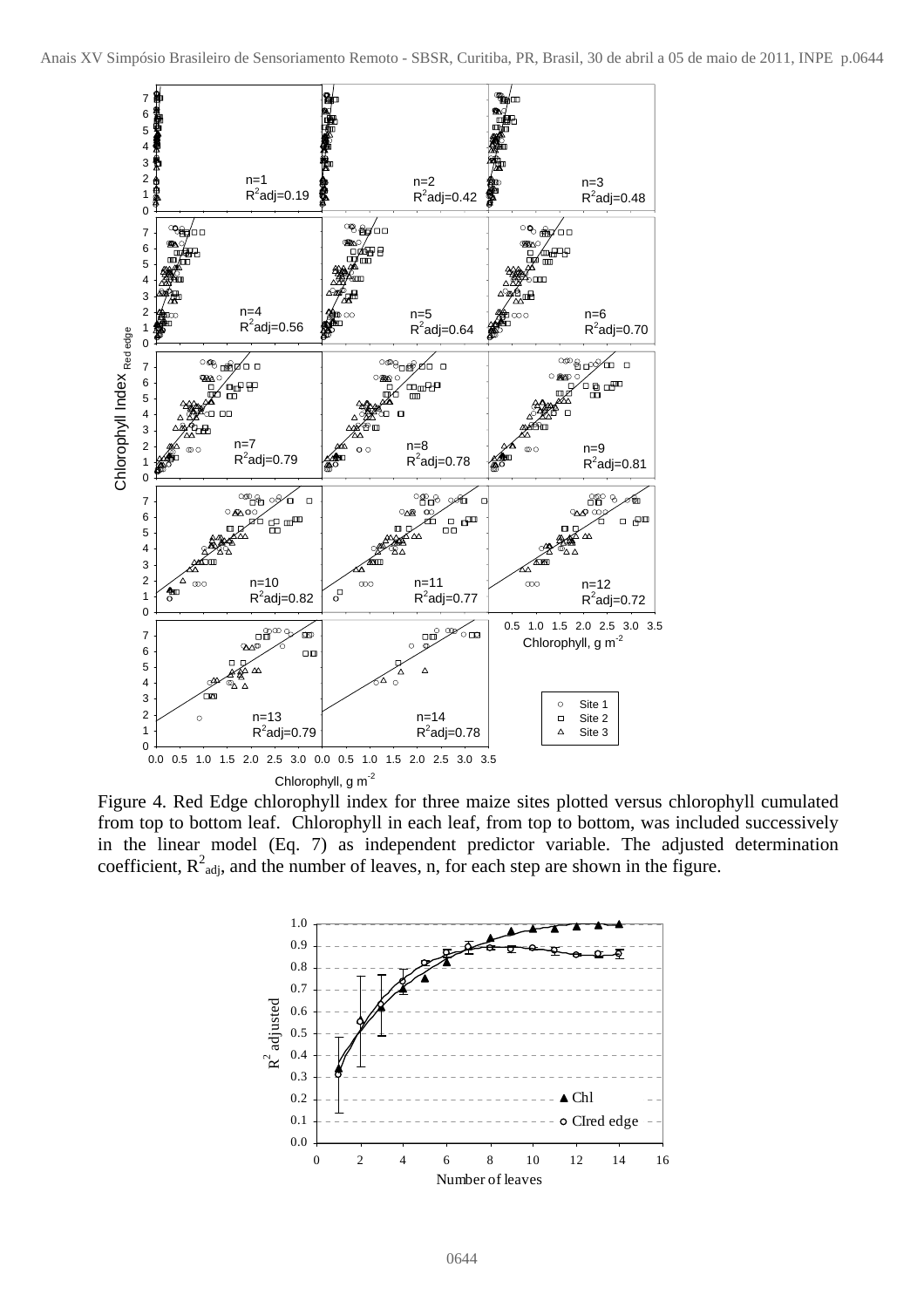Figure 5. Adjusted determination coefficients of two hierarchical regressions: total canopy chlorophyll,  $CH - h + \sum_{k=0}^{n} h * Chl$ , and red edge chlorophyll index,  $Chl = b_{0i} + \sum_{i=1}^{n} b_i * Chl$  $=$   $b$  <sub>0</sub>i  $+$   $\sum\limits_{i=1}^{\infty}$   $b$ <sub>i</sub>  $^{*}$  $+ \sum_{i=1}^{n} b_i * Chl_i$ , and red edge chlorophyli index,<br>*CI* rededge =  $m_{0i} + \sum_{i=1}^{n} n_i * Chl_i$ *rededge*  $= m_{0i} + \sum_{i=1}^{n} n_{i}$ +

plotted versus number of leaves (i.e. parameters).  $R^2$ -adjusted for the relationship  $\sum_{n=1}^n$  were averaged for three sites and maximal and minimal  $CI$   $_{rededge} = m_{0i} + \sum_{i=1}^{n} n_{i} * Chl_{i}$  $\int_{0}^{1} e^{i t} e^{i t} dt = m \frac{1}{2} m \frac{1}{2}$ +

values are presented by bars.

These results also suggest that as the canopy is composed of plants with six-seven or less leaves (early phenological stages), the CI<sub>red edge</sub> brings the information about Chl content of the entire canopy. Such deep sensing by the CI<sub>red edge</sub> is due to the use of the NIR band where absorption of light by leaves is very low and due to the long wave part of the red edge band (720- 730 nm) with quite high reflectance and much lower absorption (Gitelson and Merzlyak, 1996) than in the red band usually employed in vegetation indices. At later growing stages, when plants have more than 7-8 leaves, the reflectance of leaves positioned below the top seven leaves apparently contributes very little to the reflected light gathered by the sensor. Importantly to note that the leaves  $7<sup>th</sup>$  and  $8<sup>th</sup>$  in maize have maximal Chl content which closely relates to total canopy Chl (Ciganda et al., 2008; 2009). Knopff and Goudrian (1994) showed that the middle leaves of a canopy (with a leaf area profile similar to a maize canopy) are responsible for the highest absorption of the incident PAR but do not contribute significantly to light reflected by canopy and, therefore, to R<sup>2</sup>-adj of the relation CI<sub>red edge</sub> vs.  $n_{oi} + \sum m_i \times Chl_i$ . On the contrary, top leaves, having less Chl content, absorb less light but contribute significantly to canopy reflectance in visible spectrum and thus to  $R^2$ -adj.



Figure 6. Averaged for three plants total chlorophyll content in maize canopy for three sites estimated using Red Edge chlorophyll index CI<sub>red edge</sub>. Bars are minimal and maximal Chl content among three plants.

#### **4.Conclusions**

 The results showed that red edge chlorophyll index that employs the NIR and the red edge (720-730 nm) spectral bands senses the chlorophyll content of 7 to 8 top leaves in the maize canopy allowing very accurate estimation of maize canopy chlorophyll content. A hierarchical regression procedure made it possible to assess the importance of the Chl content of each leaf in defining total Chl content in maize canopy.

#### **5. References**

Barton, C.V.M. 2000. A theoretical analysis of the influence of heterogeneity in chlorophyll distribution on leaf reflectance. Tree Physiology 21:789-795.

Ciganda, V., A.A. Gitelson, and J. Schepers. 2009. Non-destructive determination of maize leaf and canopy chlorophyll content. Journal of Plant Physiology, 166:157-167.